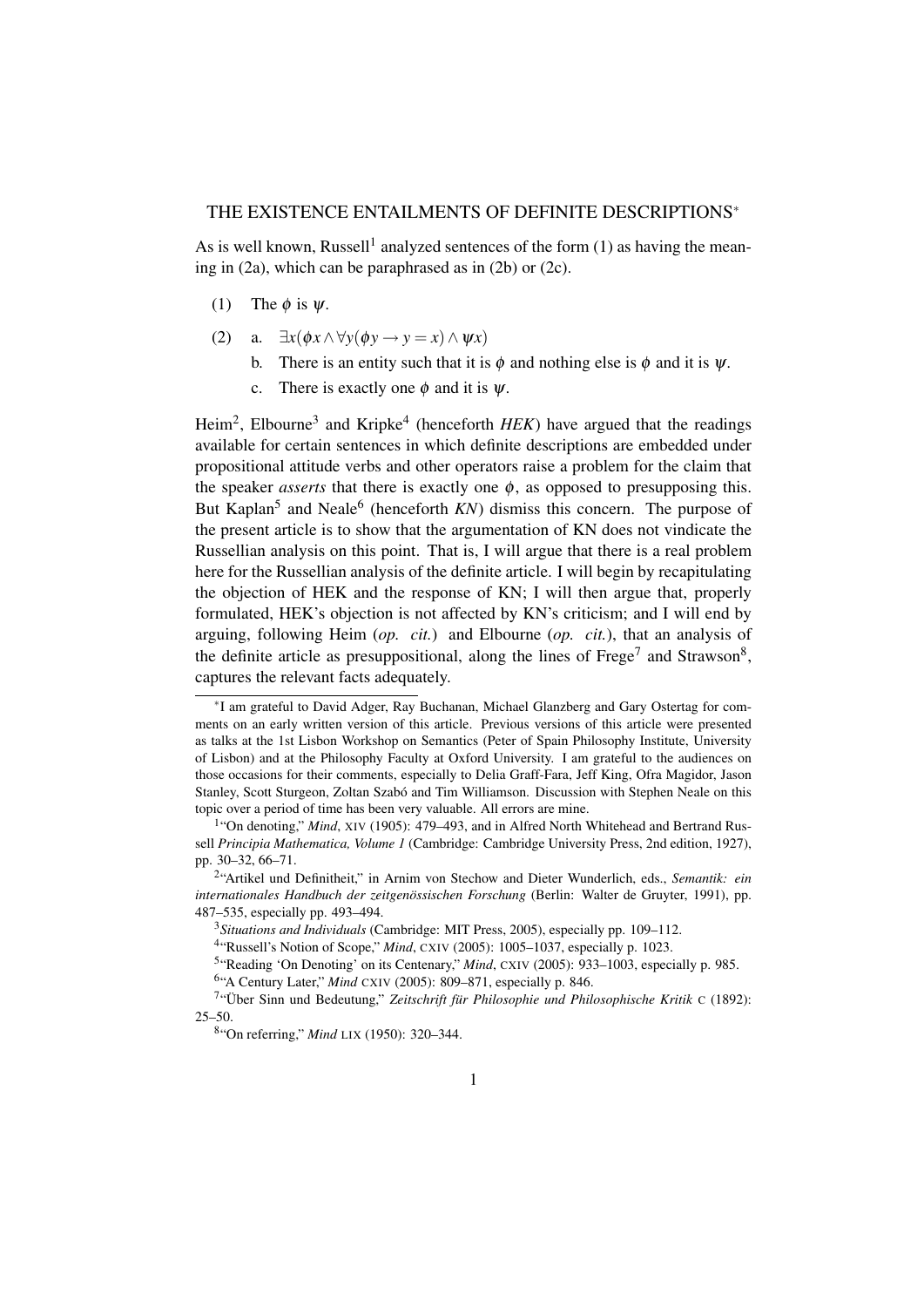### I. HEK'S OBJECTION TO RUSSELL

Here, then, is the objection of HEK. We are dealing with examples like the following.

- (3) Hans wants the ghost in his attic to be quiet tonight.
- (4) Hans wonders whether the ghost in his attic will be quiet tonight.
- (5) If the ghost in his attic is quiet tonight, Hans will hold a party.

The Russellian analysis of definite descriptions predicts that (6a), in an appropriate context, should mean (6b).

- (6) a. The ghost in his attic will be quiet tonight.
	- b. There is exactly one ghost in Hans's attic and it will be quiet tonight.

But then this seems to predict that  $(3)$ – $(5)$  should have the readings in  $(7)$ – $(9)$ , respectively. We simply embed the truth conditions in (6b) under the relevant operators, closely following the syntactic form of the sentences.

- (7) Hans wants there to be exactly one ghost in his attic and for it to be quiet tonight.
- (8) Hans wonders whether the following is the case: there is exactly one ghost in his attic and it will be quiet tonight.
- (9) If there is exactly one ghost in his attic and it is quiet tonight, Hans will hold a party.

The fact is, however, that none of  $(3)$ – $(5)$  have these predicted readings. In saying (3), for example, we would not be attributing to Hans the odd desire to have a ghost in his attic. And in saying (4), we are not saying that Hans wonders, among other things, whether there is exactly one ghost in his attic; it sounds rather as if Hans is *assuming* that there is exactly one ghost in his attic and *wondering* only whether it will be quiet tonight. A similar remark can be made about (5): in this example it sounds as if the speaker is assuming that there is exactly one ghost in Hans's attic, whereas this possibility is explicitly left open in (9).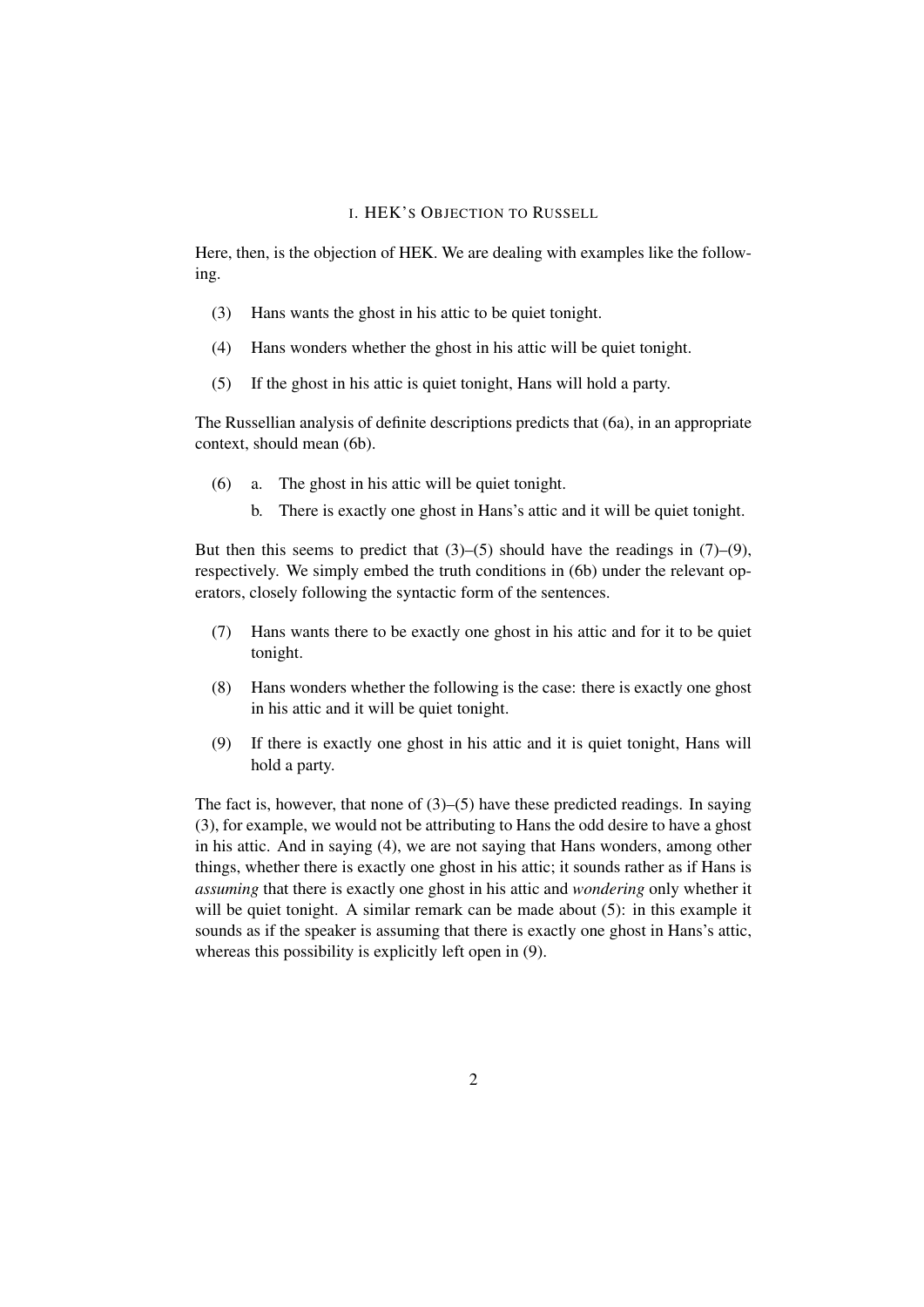### II. KN'S RESPONSE TO HEK

Thus the objection of HEK. In response, KN point out that propositional attitude verbs do not support entailments. Suppose that we have a sentence of the form  $\nabla$ S PAs Comp  $p^{\neg}$ , where  $\ulcorner S \urcorner$  refers to an agent,  $\ulcorner PA \urcorner$  is a propositional attitude verb, FComp<sup> $\exists$ </sup> is a complementizer (*that* or *whether*), and  $\lceil p \rceil$  is a declarative sentence. Suppose further that  $\nabla p$ <sup>-</sup>, uttered in isolation in a particular context *c*, entails (what we would express by)  $\lceil q \rceil$ , a declarative sentence with distinct truth conditions (as evaluated in *c*). KN's point is that not all sentences of the form  $\lceil S \rceil$ S PAs Comp  $p \rceil$ entail the corresponding sentence  $\nabla$  PAs Comp q $\nabla$ . For example, (10) entails (11), but (12) does not entail (13) (Kaplan, *op. cit.*).

- (10) There are honest men.
- (11) There are men.
- (12) Diogenes wonders whether there are honest men.
- (13) Diogenes wonders whether there are men.

It is now possible to argue in analogous fashion about (4). (14) entails (15). Perhaps (4) does indeed have the Russellian logical form possessed by (8), repeated here as (16). But this does not mean that it is predicted to entail (17).

- (14) There is exactly one ghost in Hans's attic and it will be quiet tonight.
- (15) There is exactly one ghost in Hans's attic.
- (16) Hans wonders whether there is exactly one ghost in his attic and it will be quiet tonight.
- (17) Hans wonders whether there is exactly one ghost in his attic.

This seems to deal with the worry expressed by HEK about (4), and a similar argument could be made about (3).

# III. A FIRST RESPONSE TO KN'S RESPONSE

What can be said in response to KN's argument? The first thing to note is that KN do not deal with examples involving conditionals, like (5). Could their argument be extended to deal with such examples? It might seem as if it could. After all, (18) does not entail (19).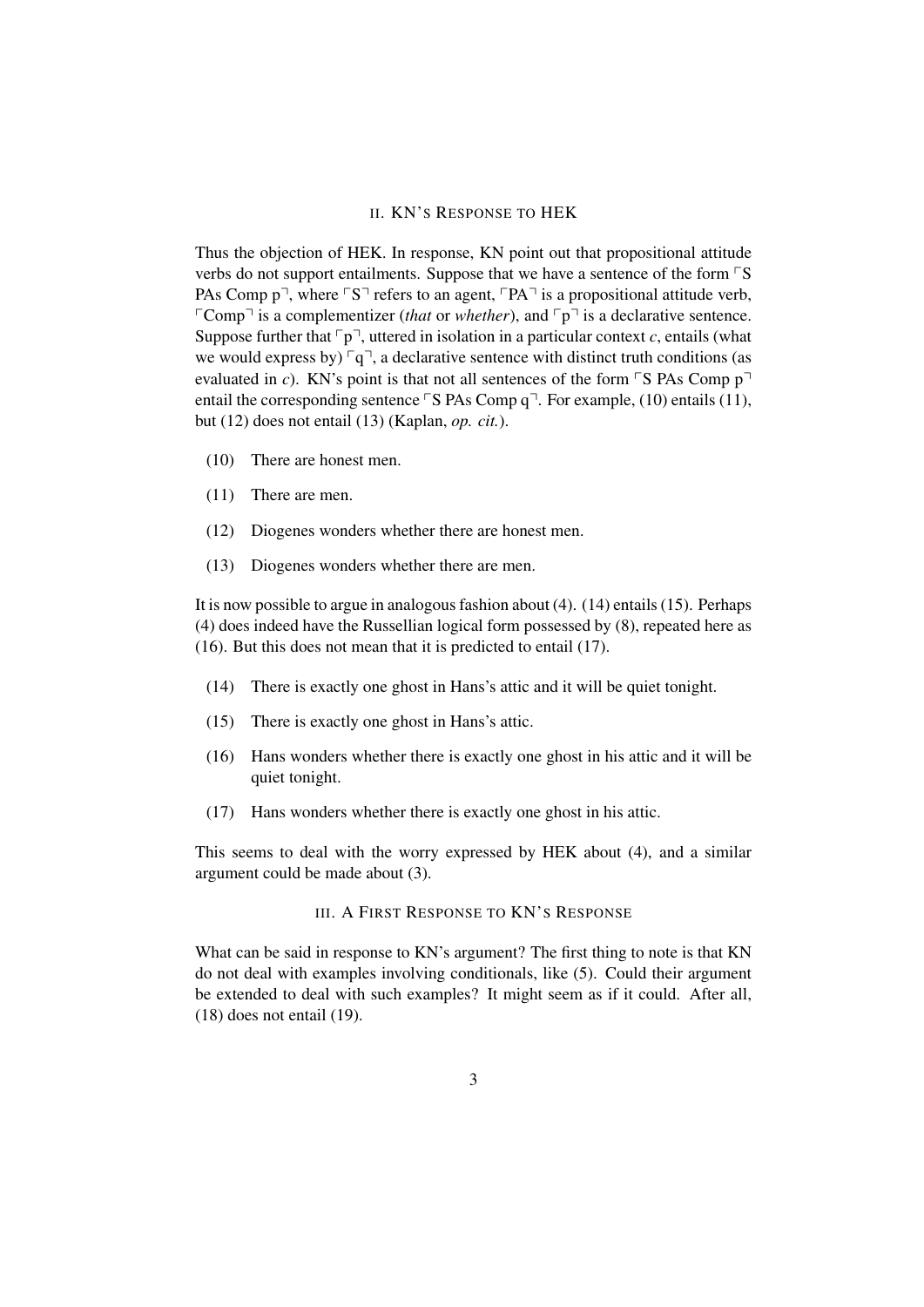- (18) If there are honest men, Diogenes will be surprised.
- (19) If there are men, Diogenes will be surprised.

KN could claim, then, that (9), repeated here as (20), should not be expected to entail (21).

- (20) If there is exactly one ghost in his attic and it is quiet tonight, Hans will hold a party.
- (21) If there is exactly one ghost in his attic, Hans will hold a party.

Thus KN would be able to argue against all the kinds of example cited by HEK.

I do not, however, believe that KN's argument can profitably be extended along the lines just indicated. For the problem with examples like  $(5)$  is not that  $(5)$ is predicted by Russell to entail (21). (21) entirely omits the requirement that the ghost in question be quiet tonight, and is thus not remotely plausible as an entailment of (5). The problem with (5) and its Russellian paraphrase (20) is that we have a strong intuition that the speaker has to be assuming that there is exactly one ghost in Hans's attic in saying (5), whereas no commitment along these lines is made by (20). We can emphasize the difference by preceding the two sentences with a claim not to know the truth of a relevant proposition:

- (22) I do not know whether there are any ghosts in Hans's attic. But if the ghost in his attic is quiet tonight, he will hold a party.
- (23) I do not know whether there are any ghosts in Hans's attic. But if there is exactly one ghost in his attic and it is quiet tonight, he will hold a party.

Native speakers of English consistently maintain that the speaker of (22) sounds self-contradictory. But the speaker of (23) does not. So the contributions to the truth conditions made in the one place where (22) and (23) differ cannot be the same. But the clauses in the one place where (22) and (23) differ are just a sentence involving a definite description and its Russellian paraphrase. So the Russellian paraphrase cannot be accurate.

Could we salvage the Russellian analysis here by stipulating somehow that definite descriptions take obligatory wide scope over conditionals? Then we would obtain (24) as a paraphrase of (22):

(24) I do not know whether there are any ghosts in Hans's attic. But there is an entity such that it is a ghost in Hans's attic and nothing else is a ghost in Hans's attic and if it is quiet tonight Hans will hold a party.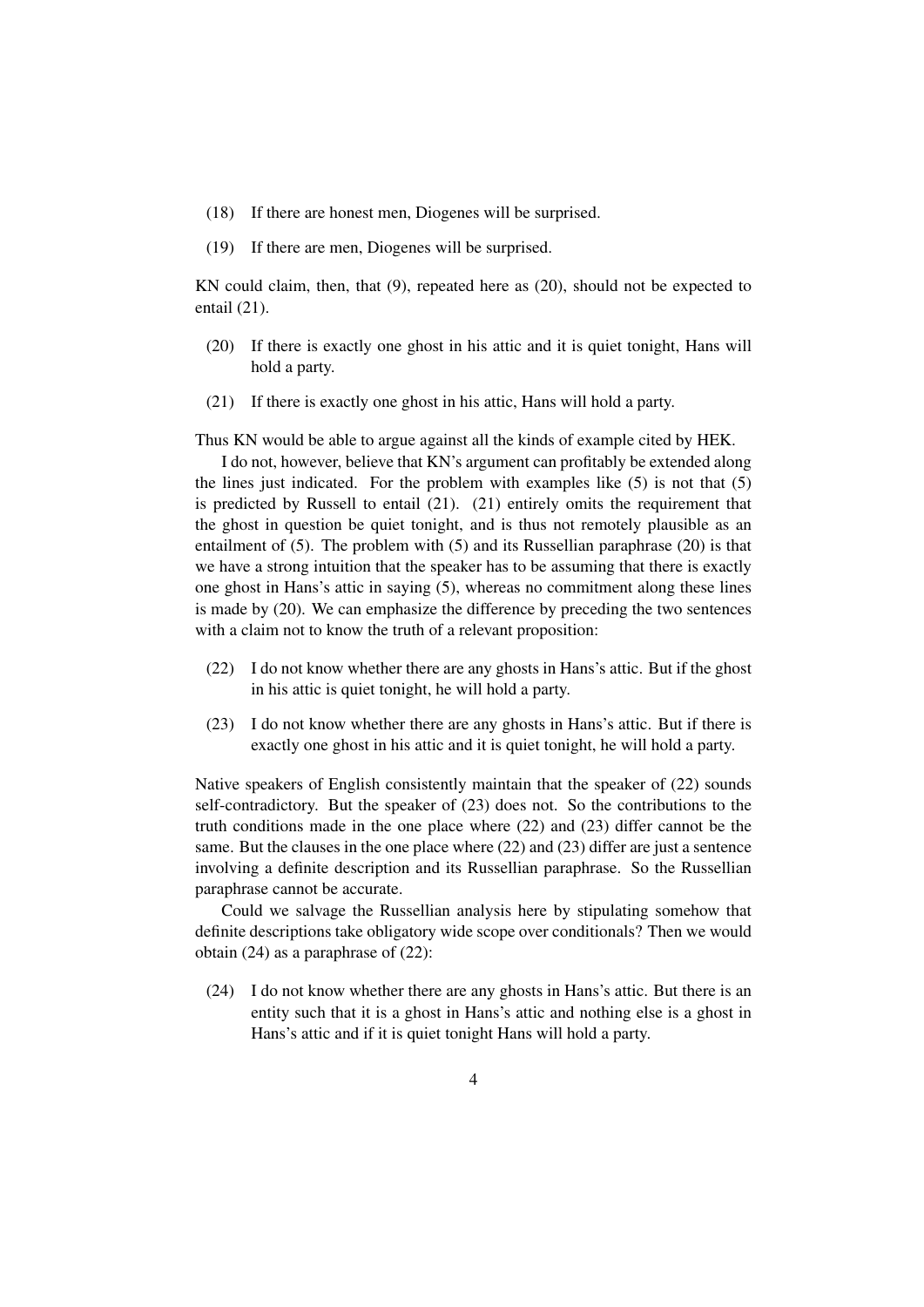This paraphrase would obviously account for the intuition that the speaker of (22) is being inconsistent. But there is a serious problem with this idea, and that is that the antecedents of conditionals are scope islands; it is not possible, in other words, for quantifier phrases contained in them to scope out of them.<sup>9</sup> This is obviously bad news for the neo-Russellian view according to which definite descriptions are quantifier phrases of a certain kind.<sup>10</sup>

Here is a detailed demonstration that definite descriptions do not take obligatory wide scope over conditionals. Let us first remind ourselves of the fact, well established in the literature just referred to, that quantifier phrases formed with *every* cannot take scope out of the antecedents of conditionals. Note that (25) cannot have the reading in (26):

- (25) If every boy wins a prize, the headmaster will be happy.
- (26) Every boy *x* is such that if *x* wins a prize the headmaster will be happy.

And (27) cannot have the reading in (28):

- (27) If the headmaster praises every boy, he will be happy.
- (28) Every boy *x* is such that, if the headmaster praises *x*, *x* will be happy.

Now consider example (29) and the conceivable reading in (30):

- (29) If every boy wins the prize he wants, the headmaster will be happy.
- (30) Every boy *x* is such that, if *x* wins the prize *x* wants, the headmaster will be happy.

(29) does not have the reading in (30). So *every boy* has not taken scope over the conditional but takes scope within the antecedent.<sup>11</sup> But this sentence has a very

<sup>9</sup>The notion of islands for overt syntactic movement goes back to John Ross *Constraints on variables in syntax* (doctoral dissertation, MIT, 1967). A classic reference dealing extensively with islands for scope is Robert May *Logical Form: its Structure and Derivation* (Cambridge: MIT Press, 1985). The topic has been dealt with extensively in generative linguistics. For a useful survey, see Anna Szabolcsi "The syntax of scope" in Mark Baltin and Chris Collins, eds., *The Handbook of Contemporary Syntactic Theory* (Oxford: Blackwell, 2003), pp. 607–633.

<sup>10</sup>Stephen Neale *Descriptions* (Cambridge: MIT Press, 1990).

<sup>11</sup>I discount the possibility that *every boy* might take scope over the antecedent of the conditional but not over the whole conditional (antecedent plus nuclear scope). I do not see what this could possibly amount to in semantic terms. And besides, the headmaster's happiness in the current example is clearly contingent on *every* boy winning the prize he wants; *every boy* belongs semantically inside the antecedent, then.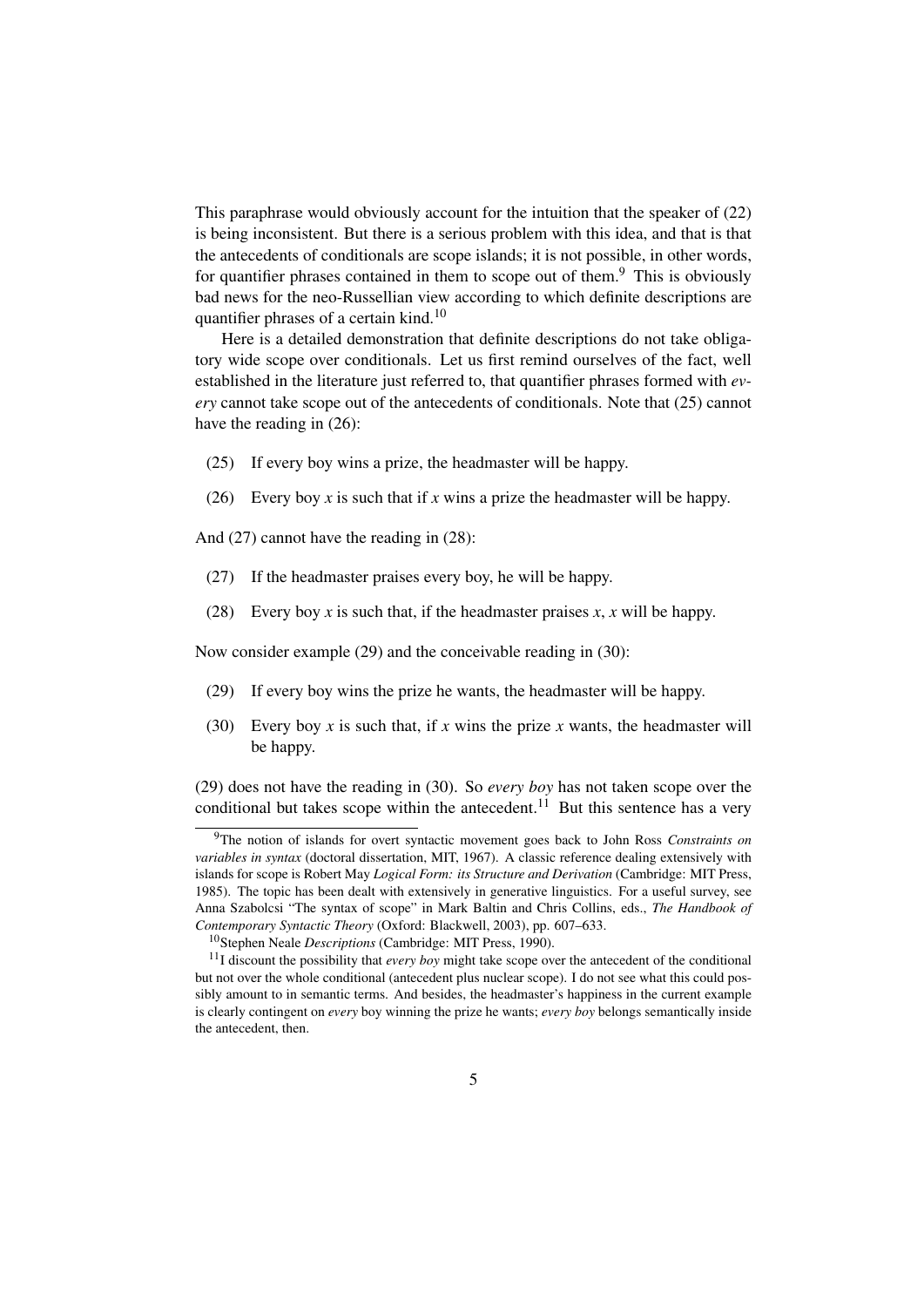natural reading in which *every boy* binds *he*. So *he* is within the scope of *every boy*. It is also an integral part of the definite description *the prize he wants*: *he wants* is an intersective modifier of *prize*, and there is no evident way of making it scope higher than *prize*. So the definite description is within the scope of *every boy* and is thus within the scope of the conditional. So definite descriptions do not take obligatory wide scope over conditionals. Since this is the case, to resume the main thread of the argument, the Russellian analysis of definite descriptions predicts that (22) will have a reading equivalent to (23). But it does not.

#### IV. A SECOND RESPONSE TO KN'S RESPONSE

I maintain, then, that examples like (5) still constitute a problem for the Russellian analysis of definite descriptions. But have KN relieved the analysis of its apparent embarrassment over examples like (3) and (4)? I believe not.

Suppose Hans sincerely tells us (31). If he then goes on to say (32a), is he being consistent? And if he goes on to say (32b)?

- (31) I am unsure whether there is a ghost in my attic.
- (32) a. I am wondering whether there is an entity such that it is a ghost in my attic and nothing else is a ghost in my attic and it is being noisy.
	- b. I am wondering whether the ghost in my attic is being noisy.

Suppose, again, that Hans sincerely tells us (31). If he then goes on to say (33a), is he being consistent? And if he goes on to say (33b)?

- (33) a. I would like there to be an entity such that it is a ghost in my attic and nothing else is a ghost in my attic and it is quiet tonight.
	- b. I would like the ghost in my attic to be quiet tonight.

Native speakers judge that Hans's propositional attitudes are consistent if he continues with the (a) sentences above, and inconsistent if he continues with the (b) sentences.

HEK's claim, then, should not be that (32a) entails that Hans is wondering whether there is exactly one ghost in his attic; it should be that the utterance of (32b) is inconsistent with Hans being unsure whether there is a ghost in his attic, whereas the utterance of (32a) is not. But (32a) is just a Russellian paraphrase of (32b). So the Russellian paraphrase cannot be accurate. An analogous argument can be made with respect to (33).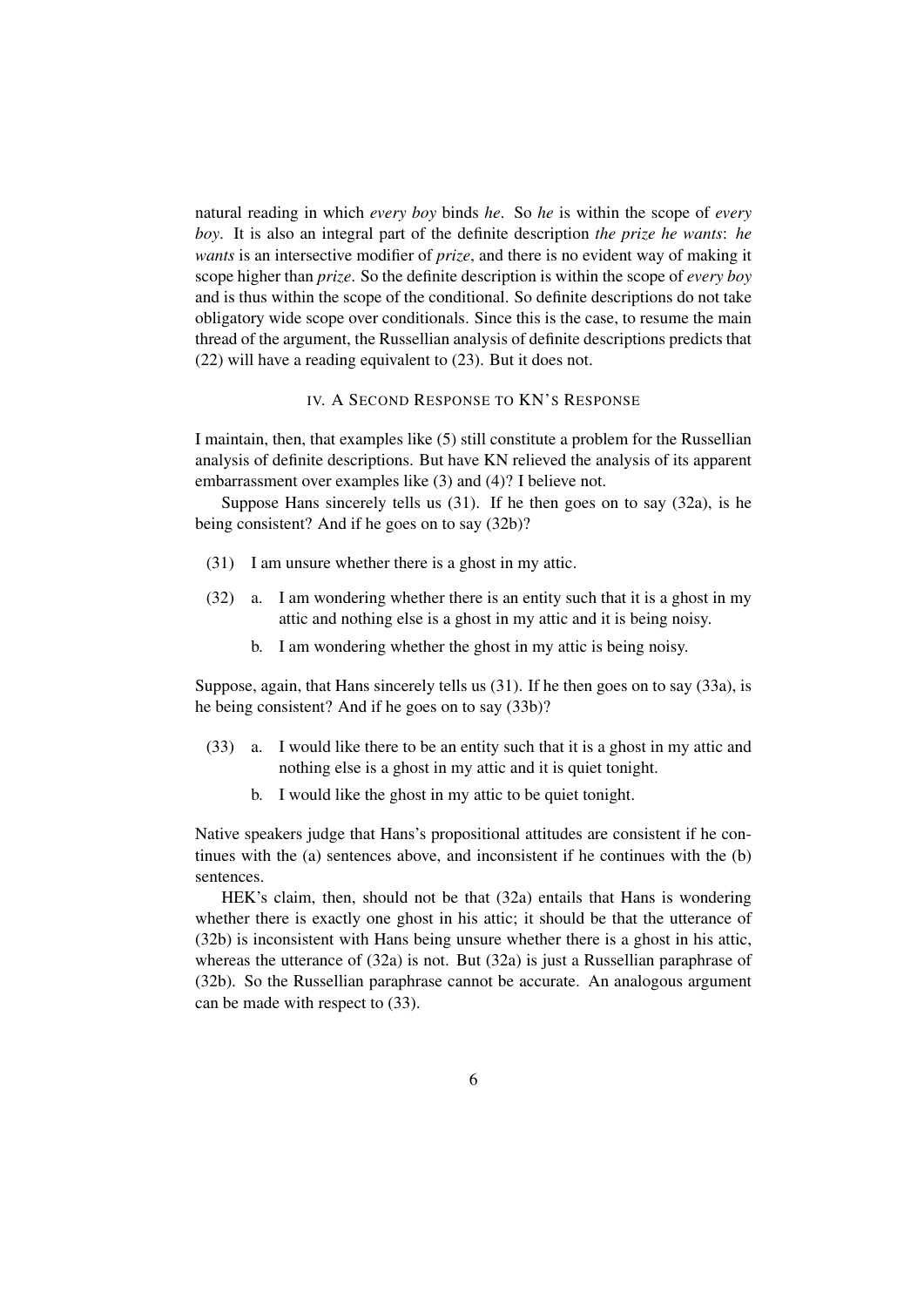Once more there is a temptation to try to rescue Russell's analysis here by claiming that definite descriptions must take wide scope over relevant operators attitude verbs, in this case. Then, instead of (32a) and (33a), we would have to have (34) and (35) as paraphrases of (32b) and (33b):

- (34) There is an entity such that it is a ghost in my attic and nothing else is a ghost in my attic and I am wondering whether it is being noisy.
- (35) There is an entity such that it is a ghost in my attic and nothing else is a ghost in my attic and I would like it to be quiet tonight.

If these were the only meanings available to (32b) and (33b), we would understand why they seemed incompatible with (31). But this analysis is impossible to sustain. Consider (36):

(36) Ponce de León is wondering whether the fountain of youth is in Florida.

In an example like (36), assuming that the speaker does not believe in the existence of a fountain of youth, it is claimed as a virtue of the Russellian analysis that definite descriptions are able to take *narrow* scope with respect to propositional attitude verbs.<sup>12</sup> For the reading with narrow scope for the definite description would be as follows:

 $(37)$  Ponce de León is wondering whether there is an entity such that it is a fountain of youth and nothing else is a fountain of youth and it is in Florida.

This paraphrase, whatever may be its other merits or demerits, at least does not commit the speaker to the existence of a fountain of youth. Contrast the reading in which the definite description takes wide scope over the attitude verb:

(38) There is an entity such that it is a fountain of youth and nothing else is a fountain of youth and Ponce de León is wondering whether it is in Florida.

This clearly commits the speaker to the existence of a fountain of youth. Since (36) does not necessarily involve such a commitment, it is important that the narrow scope reading in (37) is available. But then the Russellian is forced to admit that definite descriptions can take narrow scope with respect to propositional attitude verbs. So the Russellian analysis predicts incorrectly that (32b) and (33b) will have readings equivalent to (32a) and (33a).

<sup>12</sup>See, for example, Neale, *Descriptions*, p. 27.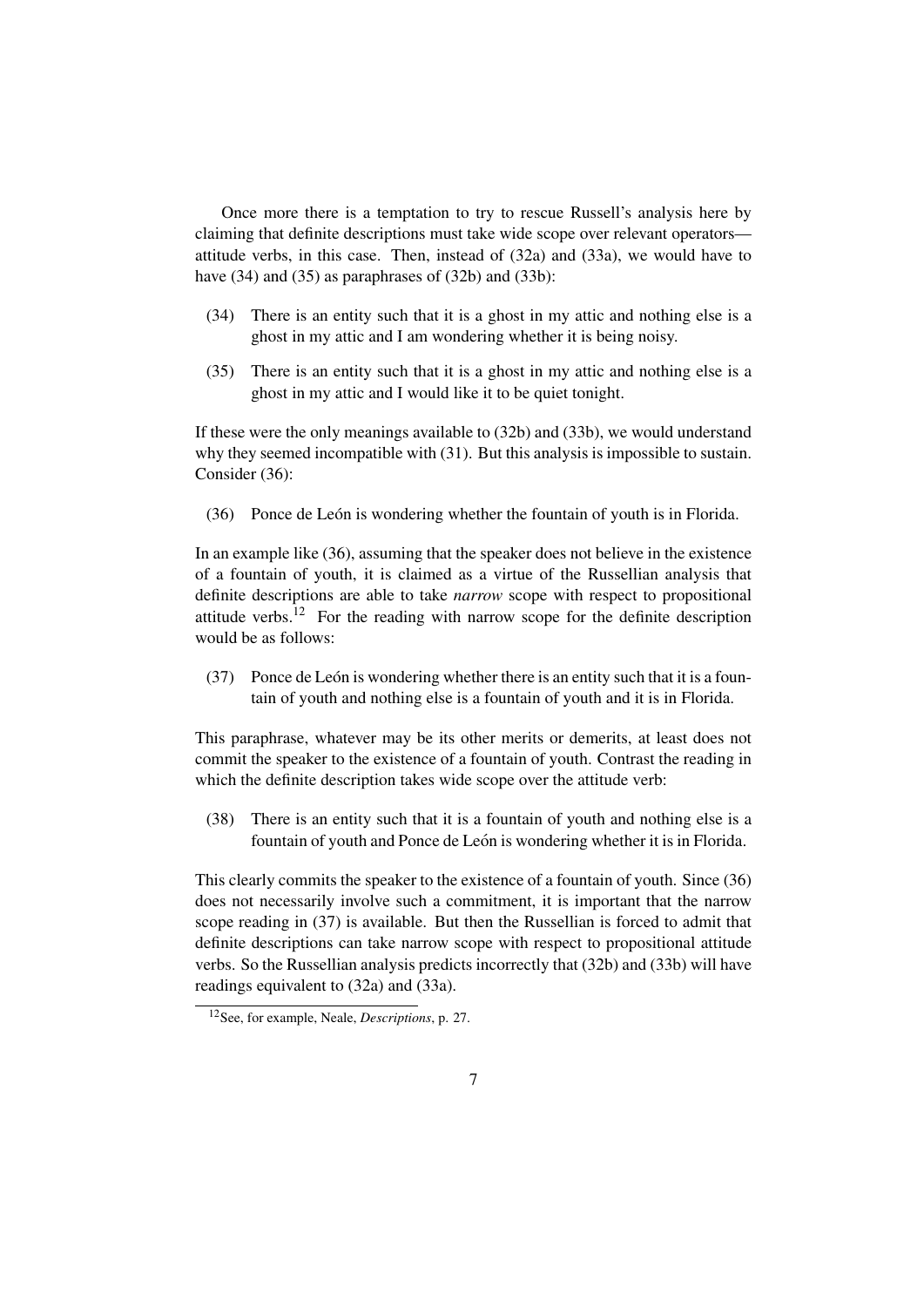### V. THE FREGEAN ANALYSIS OF DEFINITE DESCRIPTIONS

The Fregean analysis of definite descriptions differs from the Russellian approach in that it makes the existence and uniqueness of the ghost presuppositions<sup>13</sup>, not assertions. As I have argued in previous work (Elbourne, *op. cit.*), it seems perfectly well equipped to deal with the examples we have been looking at.

Take (5), repeated here as (39).

(39) If the ghost in his attic is quiet tonight, Hans will hold a party.

We observed earlier that the speaker of this sentence seems to be *assuming* the existence of a ghost in Hans's attic. We could equally well have said that the speaker is *presupposing* the existence of such a ghost. On the Fregean analysis of the definite article, the definite description introduces such a presupposition and it becomes a presupposition of the entire sentence. It is well established in work on the "projection" of presuppositions that the antecedents of conditionals allow presuppositions introduced in them to become presuppositions of the conditional as a whole.<sup>14</sup> The behavior of (39) follows immediately from the supposition that it (or a speaker who uses it) presupposes the existence of a ghost in Hans attic, as the reader can verify. In particular, it is now obvious why a speaker of (22) should sound self-contradictory.

Let us move on to  $(3)$  and  $(4)$ , repeated here as  $(40)$  and  $(41)$ .

- (40) Hans wants the ghost in his attic to be quiet tonight.
- (41) Hans wonders whether the ghost in his attic will be quiet tonight.

Since these examples involve propositional attitude verbs, we need to know what happens to presuppositions that are introduced by sentences in the scope of such verbs. This question has already been insightfully investigated. Karttunen<sup>15</sup> has

<sup>&</sup>lt;sup>13</sup>The Fregean analysis of the definite article is in principle neutral between different analyses of presupposition. Whatever kind of thing presuppositions turn out to be, the Fregean analysis can say that the existence and uniqueness entailments associated with definite descriptions are that kind of thing. It is also important to note that the Fregean analysis is not committed to having definite descriptions be directly referential: I personally am inclined to think that definite descriptions are individual concepts (Elbourne, *op. cit.*, Chapter 3).

<sup>14</sup>Antecedents of conditionals are "holes" for presupposition projection, in Karttunen's terminology: see Lauri Karttunen "Presuppositions of compound sentences," *Linguistic Inquiry* IV (1973): 169-193. For additional data and a survey of rival theories of presupposition projection, see David Beaver "Presupposition," in Johan van Benthem and Alice ter Meulen, eds., *Handbook of Logic and Language* (Amsterdam and Cambridge, MA: Elsevier and MIT Press, 1997), pp. 939–1008.

<sup>15</sup>"Presupposition and linguistic context," *Theoretical Linguistics* <sup>I</sup> (1974): 181–194.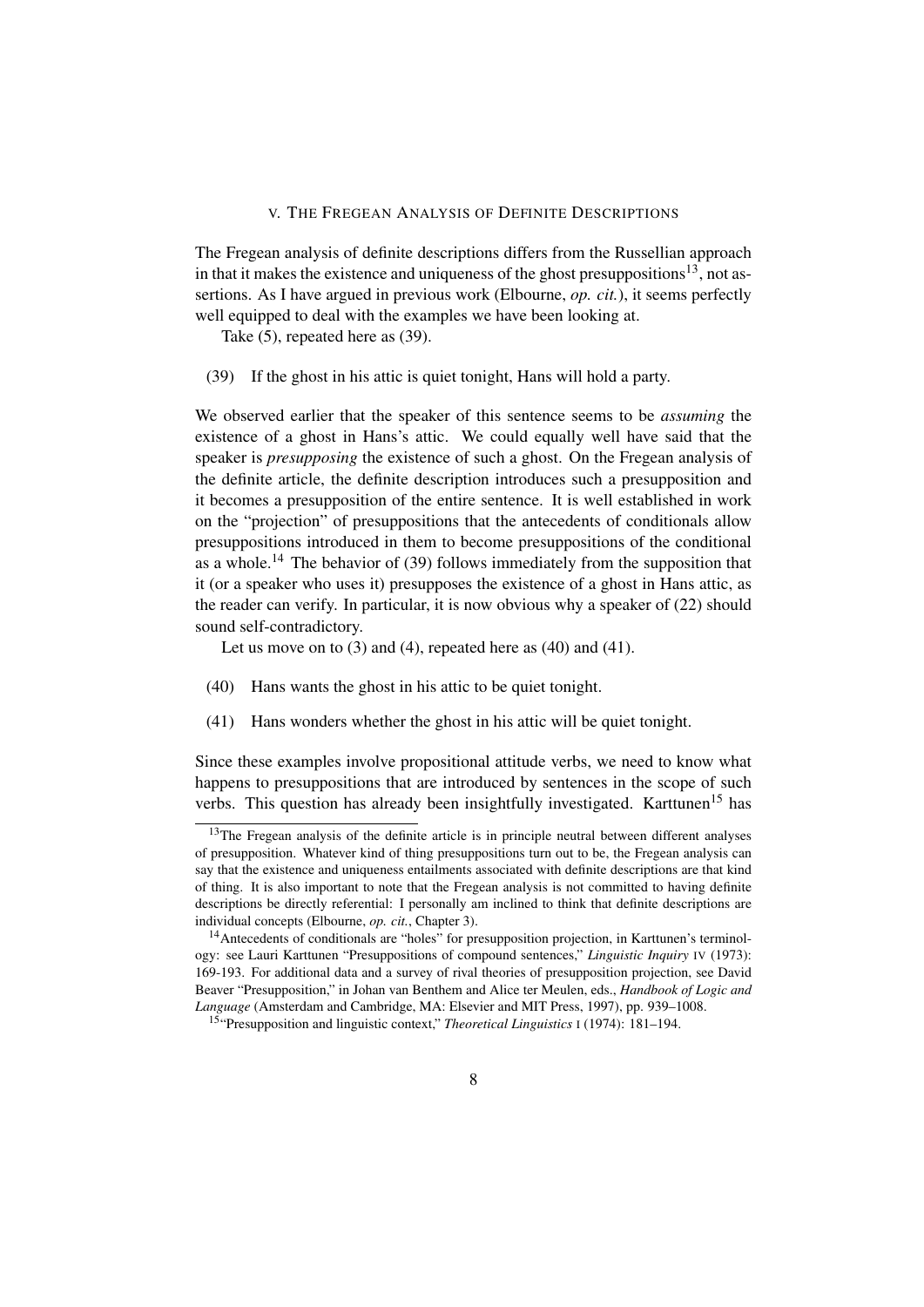observed that in such cases the presuppositions of the embedded sentence come to form part of a new presupposition carried by the whole sentence, namely that the subject of the propositional attitude verb believes the presuppositions of the embedded sentence. For example, it is commonly assumed that (42) carries the presupposition in (43):

- (42) John has stopped drinking.
- (43) John drank.

According to Karttunen, then, when we embed (42) under a propositional attitude verb, as in (44), its presupposition will no longer be present as such; there will instead be a presupposition to the effect that the subject of the attitude verb believes (43).

(44) Mary believes that John has stopped drinking.

This seems to be correct. The proposition that John drank is certainly not a presupposition of (44), since we can felicitously continue as in (45).

(45) Mary believes that John has stopped drinking. But in fact John never drank.

And it seems infelicitous now to add that Mary believes that John never drank:

(46) Mary believes that John has stopped drinking. But she never believed he did drink.

It seems, then, that (44) presupposes that Mary believes that John drank. So Karttunen is correct: the presupposition of the embedded sentence has been taken and made into a component of the presupposition of the sentence as a whole.<sup>16</sup>

Following Karttunen, then, we can postulate that the presupposition that there is exactly one ghost in Hans's attic, carried by the embedded sentence in (40) and (41), is manipulated by the propositional attitude verb and contributes to a presupposition carried by the whole sentence to the effect that Hans believes that there is exactly one ghost in his attic. This, again, seems to be in accordance with our intuitions. In particular, it is now understandable why we attribute inconsistent propositional attitudes to Hans when he follows (31) with (32b) or (33b): he asserts agnosticism with respect to the question of whether there is a ghost in his attic and then presupposes that he believes there is such a ghost.

<sup>16</sup>See Irene Heim "Presupposition projection and the semantics of attitude verbs," *Journal of Semantics* IX (1992): 183–221, for extensive further discussion.